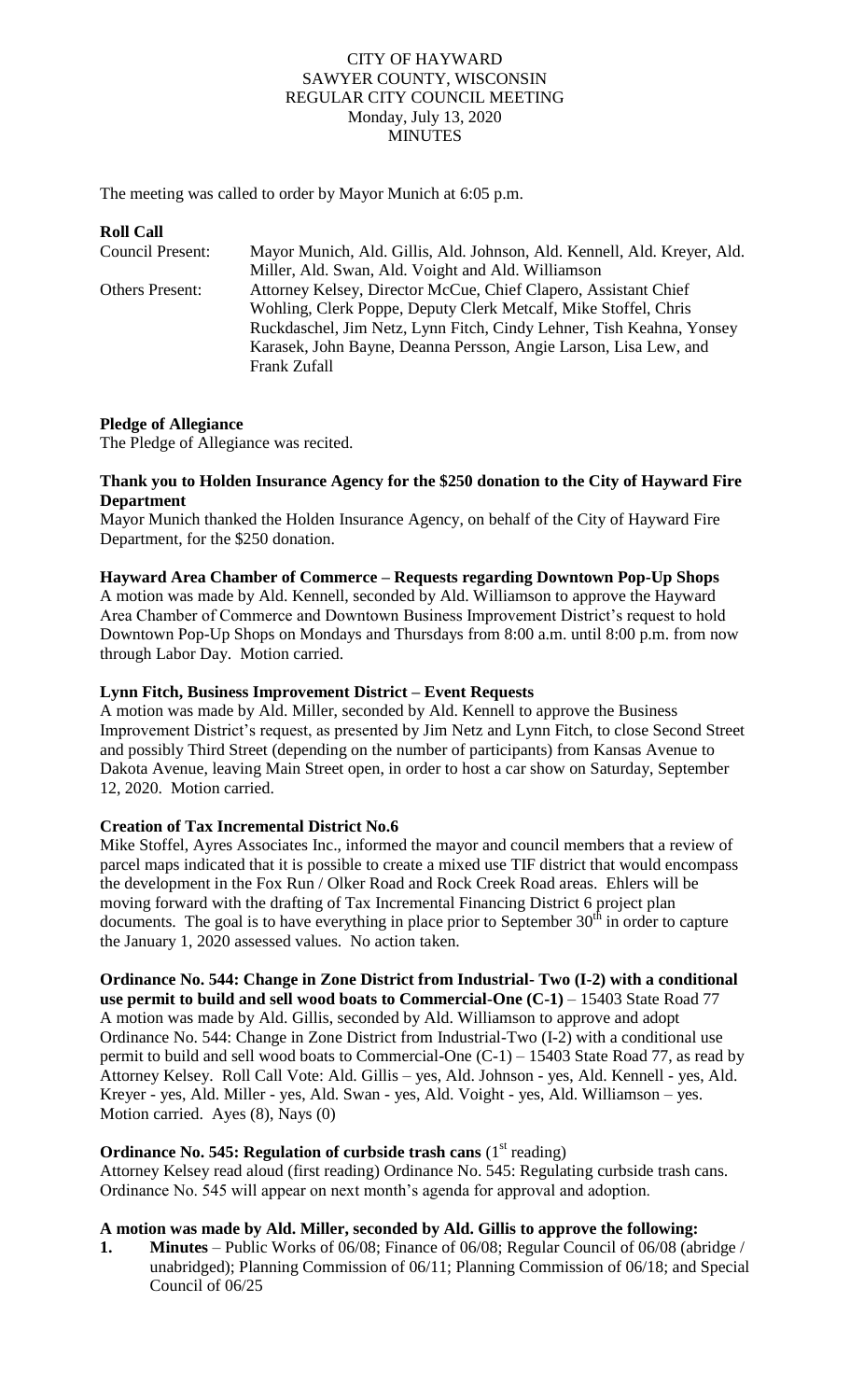## **2. From Police of 07/13:**

- A. Cats running at large within the City limits Chief Clapero is going to check with other communities to find out how cats running at large are handled in those communities; Clerk Poppe will also post the question on the WI Clerk's Association Network.
- B. The purchase of four Panasonic Toughbook FZ-55 computers from BayCom Inc. for an amount not to exceed \$12,600
- C. Conducting interviews on Monday, August 3<sup>rd</sup> at 5:30 p.m. with candidates for the full time officer position vacated by Ernest Ziemer.

## **3. From Public Works of 07/13:**

- A. The proposal submitted by Ayres Associates Inc. for an estimated cost of \$5,000 for professional services to develop Tax Incremental Financing District 6 project plan attachments.
- B. The quote submitted by Crane Engineering in the amount of \$9,886 to change over the Pine Point voltage switch and transformer from 230v to 208v three phase.
- C. Awarding Tony Butterfield the bid for the green decorative light poles removed from Main Street: selling eight light poles at \$75 per pole and each additional pole after eight at \$50 per pole; and to keep four or five poles for future use.
- D. Increasing all cemetery fees \$100; a resolution listing fee amounts will be placed on the August council meeting agenda for approval.
- E. Adjusting the City's land use permit fees so that the City's fees coincide with Sawyer County's fees.

### **4. From Finance of 07/13:**

- A. The payment of City General Fund checks numbered 33635 through 33705; Water & Sewer Fund checks numbered 10911 through 10945; and the June account transfers
- **5. Operator Licenses** Regular (June 30, 2021): Derek C Nebel; Amber M O'Hare; Jonathan S Wilson; Carlos A Escobedo; Cassidy A Smith; Chandra L Susedik; Nathan T Reynolds; John W Blank; Collin M Lewellen; Denyse A Blackdeer; Stephanie A Weber (approval of one license is pending correction of the application)

**Roll Call Vote:** Ald. Gillis – yes, Ald. Johnson - yes, Ald. Kennell - yes, Ald. Kreyer - yes, Ald. Miller - yes, Ald. Swan - yes, Ald. Voight - yes, Ald. Williamson – yes. Motion carried. Ayes (8), Nays (0)

### **Public Comments**

Cindy Lehner addressed those in attendance regarding her candidacy for Sawyer County Clerk.

Yonsey Karasek addressed the mayor and council members regarding the unfairness of having to pay for garbage service when she is not using the service. She and her neighbor share a dumpster service.

Chuck Tart, 10506 Wheeler Street, addressed the mayor and council members regarding the odor coming from Marketplace Foods garbage compactor and his intentions to file a law suit against Coborns Inc. regarding the odor. Mr. Tart requested that the City of Hayward draft a noxious odor ordinance.

Lynn Fitch addressed those in attendance regarding her candidacy for Sawyer County Clerk.

Frank Zufall asked for clarification of Ordinance No. 544. Mayor Munich stated that Ordinance No. 544 was adopted to rezone the property at 15403 State Hwy 77.

Deanna Persson and Lisa Lew (Northwoods Humane Society) addressed the mayor and council members regarding cats running at large in the City limits; stating the Northwoods Humane Society is aware of the problem and is working on resolving the issue.

### **Executive Session**

A motion was made by Ald. Gillis, seconded by Ald. Miller to go into executive session per §19.85(1)(e) deliberating or negotiating the purchase / sale of City owned property;  $5<sup>th</sup> Street –$ California Avenue; a portion of landfill property fronting Hwy 63; and any other City owned property. Roll Call Vote: Ald. Gillis – yes, Ald. Johnson - yes, Ald. Kennell - yes, Ald. Kreyer yes, Ald. Miller - yes, Ald. Swan - yes, Ald. Voight - yes, Ald. Williamson – yes. Motion carried. Ayes (8), Nays (0)